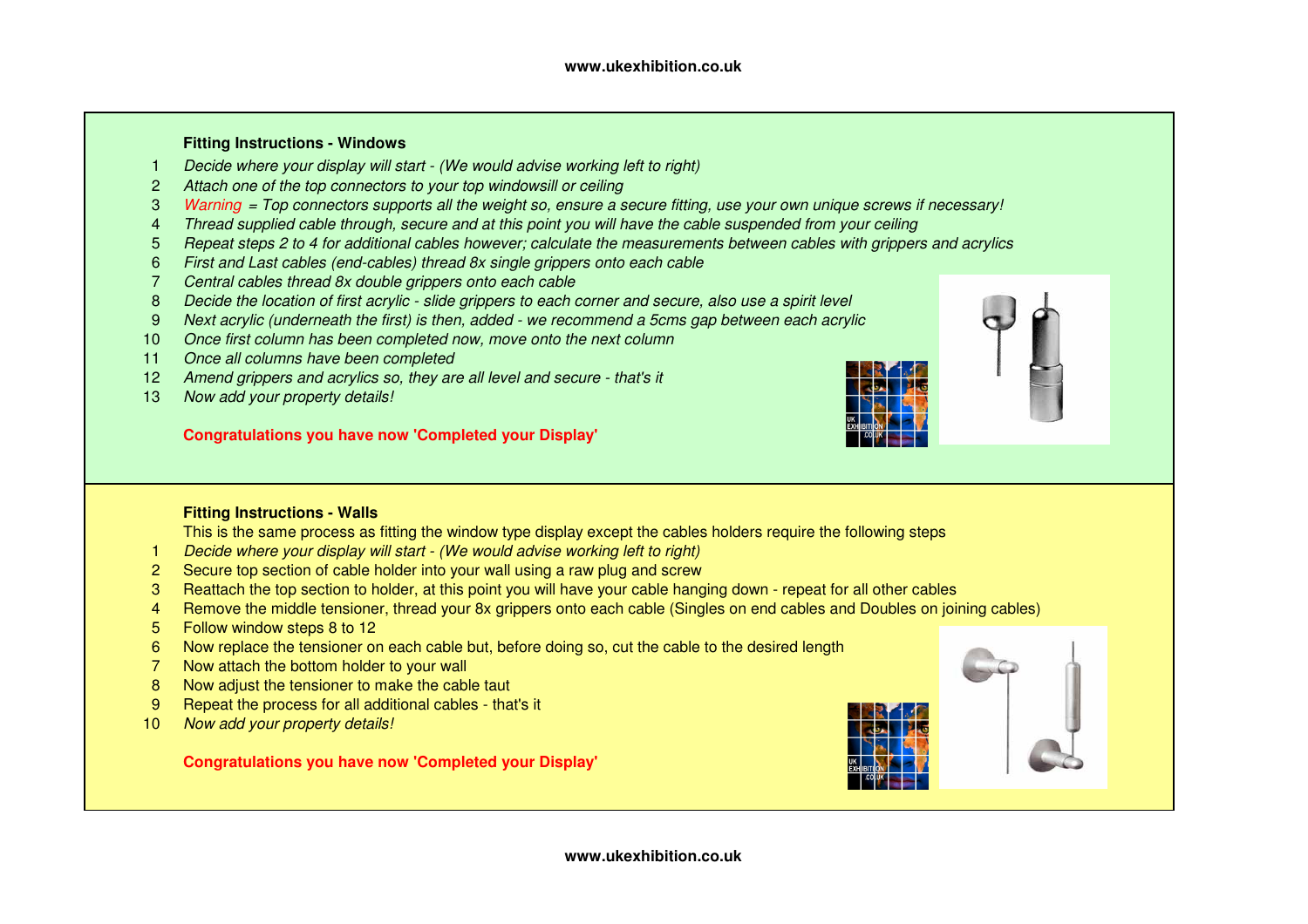# **www.ukexhibition.co.uk**

Website Ref:



**www.ukexhibition.co.uk**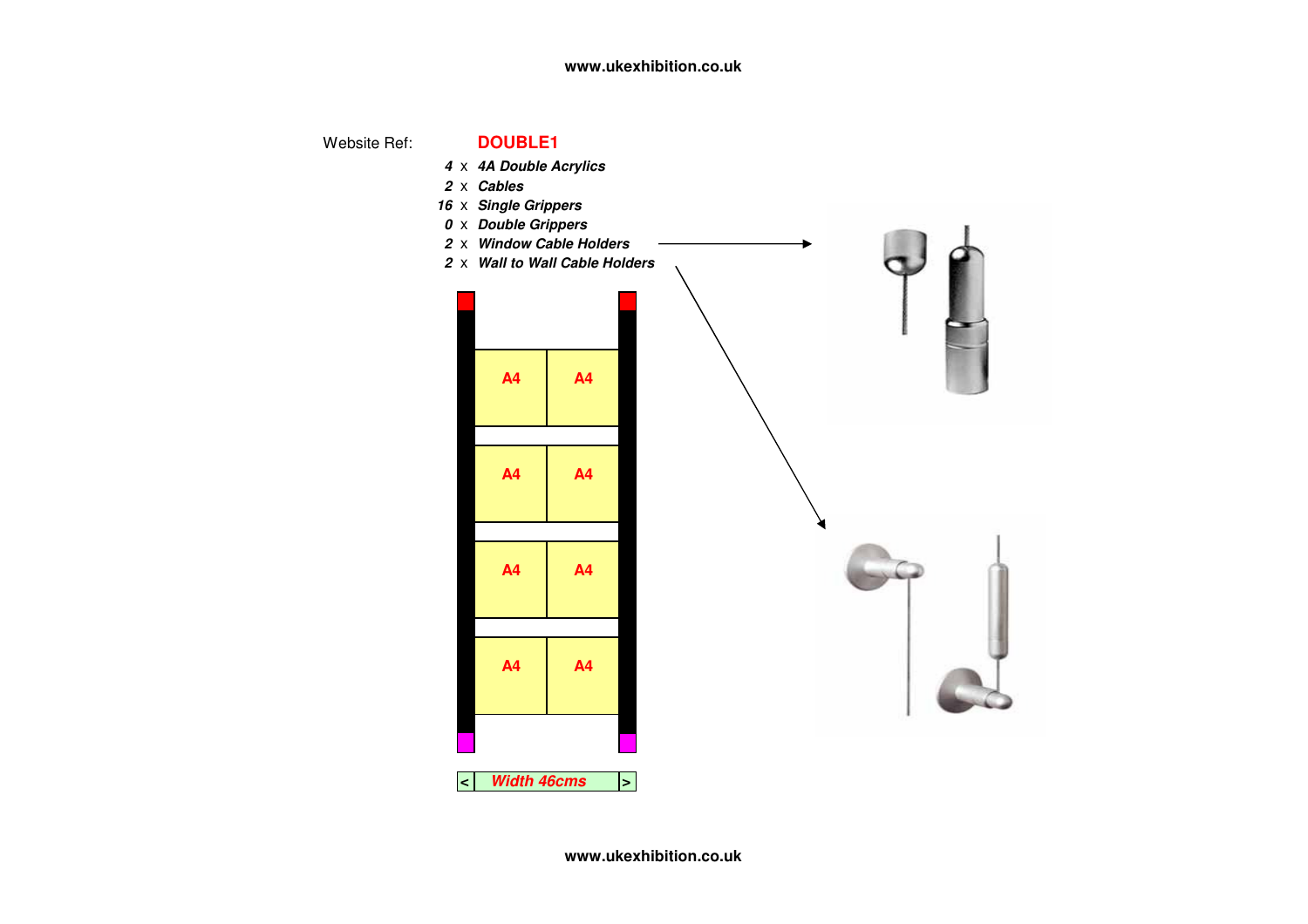## **www.ukexhibition.co.uk**

Website Ref:

## **DOUBLE2**

- **8 4A Double Acrylics**
- **3 Cables**
- **16 Single Grippers**
- **8 Double Grippers**
- **3** <sup>x</sup> **Window Cable Holders**
- **3** <sup>x</sup> **Wall to Wall Cable Holders**

| <b>A4</b>                      | <b>A4</b>                        | A <sub>4</sub> | A <sub>4</sub> |  |  |  |  |  |
|--------------------------------|----------------------------------|----------------|----------------|--|--|--|--|--|
|                                |                                  |                |                |  |  |  |  |  |
| <b>A4</b>                      | <b>A4</b>                        | A4             | A <sub>4</sub> |  |  |  |  |  |
|                                |                                  |                |                |  |  |  |  |  |
| <b>A4</b>                      | A <sub>4</sub><br>A <sub>4</sub> |                | A <sub>4</sub> |  |  |  |  |  |
|                                |                                  |                |                |  |  |  |  |  |
| <b>A4</b>                      | A <sub>4</sub>                   | A <sub>4</sub> | A <sub>4</sub> |  |  |  |  |  |
|                                |                                  |                |                |  |  |  |  |  |
|                                |                                  |                |                |  |  |  |  |  |
|                                |                                  |                |                |  |  |  |  |  |
| Width 90cms (approx)<br>$\leq$ |                                  |                |                |  |  |  |  |  |
|                                | $\mathbf{I}$                     |                |                |  |  |  |  |  |



**www.ukexhibition.co.uk**